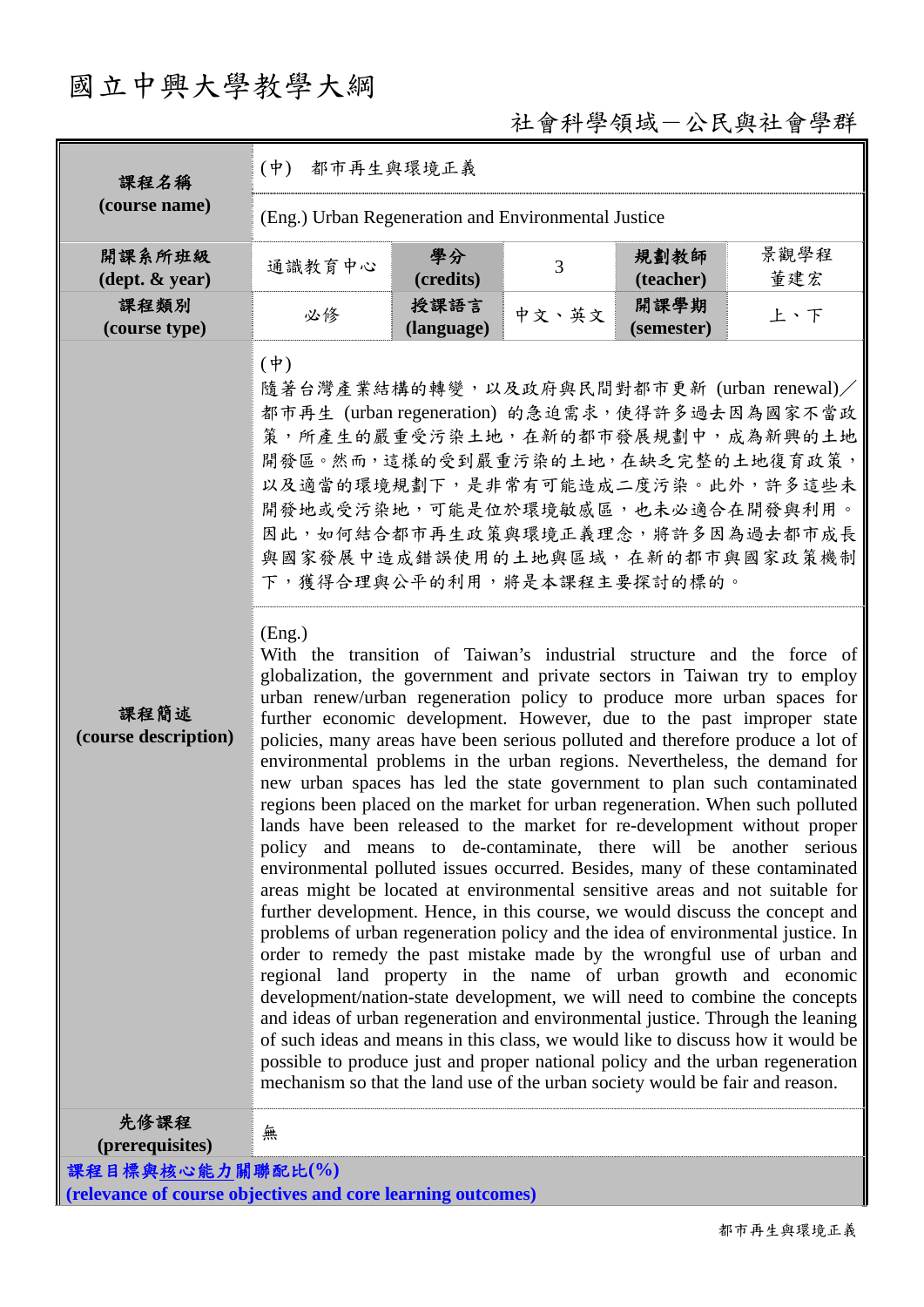| 課程目標                                                                                                                                                                                                                 | course objectives                                                                                                                                                                                                                                                                                                                                                                                                                                                                                                                                                                                                                                                                                                                                                                                                                                                             |                                 | 核心能力<br>core learning<br>outcomes | 配比<br>總計 100% |  |  |
|----------------------------------------------------------------------------------------------------------------------------------------------------------------------------------------------------------------------|-------------------------------------------------------------------------------------------------------------------------------------------------------------------------------------------------------------------------------------------------------------------------------------------------------------------------------------------------------------------------------------------------------------------------------------------------------------------------------------------------------------------------------------------------------------------------------------------------------------------------------------------------------------------------------------------------------------------------------------------------------------------------------------------------------------------------------------------------------------------------------|---------------------------------|-----------------------------------|---------------|--|--|
| (一)希望通過對於都市再生<br>機制的介紹,讓學生可                                                                                                                                                                                          | (1) to introduce the mechanism of urban<br>regeneration, the process of urban                                                                                                                                                                                                                                                                                                                                                                                                                                                                                                                                                                                                                                                                                                                                                                                                 |                                 | 人文素養                              | 10%           |  |  |
| 以藉此瞭解都市發展、<br>都市規劃的過程;                                                                                                                                                                                               | development and urban planning;<br>(2) to introduce the history of urban                                                                                                                                                                                                                                                                                                                                                                                                                                                                                                                                                                                                                                                                                                                                                                                                      | development, therefore lead the | 科學素養                              | 10%           |  |  |
| (二)藉由都市發展史與工業<br>文明史的發展與相關的<br>介紹,引介城市中環境<br>污染形成之因素與其影                                                                                                                                                              | development and its relation with the<br>history of industrial civilization                                                                                                                                                                                                                                                                                                                                                                                                                                                                                                                                                                                                                                                                                                                                                                                                   |                                 | 溝通能力                              | 25%           |  |  |
|                                                                                                                                                                                                                      | students to discover the causes of<br>environmental pollution in modern                                                                                                                                                                                                                                                                                                                                                                                                                                                                                                                                                                                                                                                                                                                                                                                                       |                                 | 創新能力                              | 20%           |  |  |
| 響;                                                                                                                                                                                                                   | cities and the impact of such pollutions<br>on urban living environment and urban                                                                                                                                                                                                                                                                                                                                                                                                                                                                                                                                                                                                                                                                                                                                                                                             |                                 | 國際視野                              | 15%           |  |  |
| (三)進一步探索,在規劃與<br>再生過程中,所產生的<br>種種對於不同社群組織                                                                                                                                                                            | society;<br>(3) to lead the students to explore and                                                                                                                                                                                                                                                                                                                                                                                                                                                                                                                                                                                                                                                                                                                                                                                                                           |                                 | 社會關懷                              | 20%           |  |  |
| 資源再分配的爭議;<br>(四)從提出並分析都市發<br>展、興衰與規劃、再生<br>過程中,讓同學們看見<br>在空間資源與環境資源<br>分配的差異問題,進一<br>步引導學生去觀察並討<br>論環境正義的問題;<br>(五)最後透過對於都市再生<br>與環境正義理念的探<br>討,以及相關都市再生<br>與更新政策的實質研<br>究,讓同學們逐步理解<br>並關懷台灣的土地在利<br>用問題與可能解決模<br>式。 | understand the dispute of resource<br>redistribution of varied social groups in<br>the process of urban planning and<br>regeneration;<br>(4) to lead the students to further observe<br>the problems of environmental justice<br>in the process of urban development,<br>urban planning and urban regeneration.<br>Through such observation, try to lead<br>the students to discover the questions of<br>the differences in spacial and<br>environmental resource distribution;<br>(5) through the exploration and discussion<br>of the concepts of urban regeneration<br>and environmental justice, and the<br>study of the actual policies of urban<br>regeneration in Taiwan and elsewhere,<br>to lead the students to gradually<br>understand and concern about the<br>problems of land use and land<br>development policies in Taiwan and<br>how they could be resolved. |                                 |                                   |               |  |  |
|                                                                                                                                                                                                                      |                                                                                                                                                                                                                                                                                                                                                                                                                                                                                                                                                                                                                                                                                                                                                                                                                                                                               |                                 |                                   |               |  |  |
| 課程目標之教學方法與評量方法<br>(teaching and assessment methods for course objectives)                                                                                                                                            |                                                                                                                                                                                                                                                                                                                                                                                                                                                                                                                                                                                                                                                                                                                                                                                                                                                                               |                                 |                                   |               |  |  |
| 教學方法 (teaching methods)                                                                                                                                                                                              |                                                                                                                                                                                                                                                                                                                                                                                                                                                                                                                                                                                                                                                                                                                                                                                                                                                                               |                                 | 學習評量方式 (evaluation)               |               |  |  |
| 講授<br>討論<br>專題探討<br>調查參訪                                                                                                                                                                                             |                                                                                                                                                                                                                                                                                                                                                                                                                                                                                                                                                                                                                                                                                                                                                                                                                                                                               | 課程參與 (出席率) 20%<br>課程心得報告30%     | 期末研究報告50% (田野調查與口頭報告)             |               |  |  |
| 授課內容(單元名稱與內容、習作 / 考試進度、備註)                                                                                                                                                                                           |                                                                                                                                                                                                                                                                                                                                                                                                                                                                                                                                                                                                                                                                                                                                                                                                                                                                               |                                 |                                   |               |  |  |